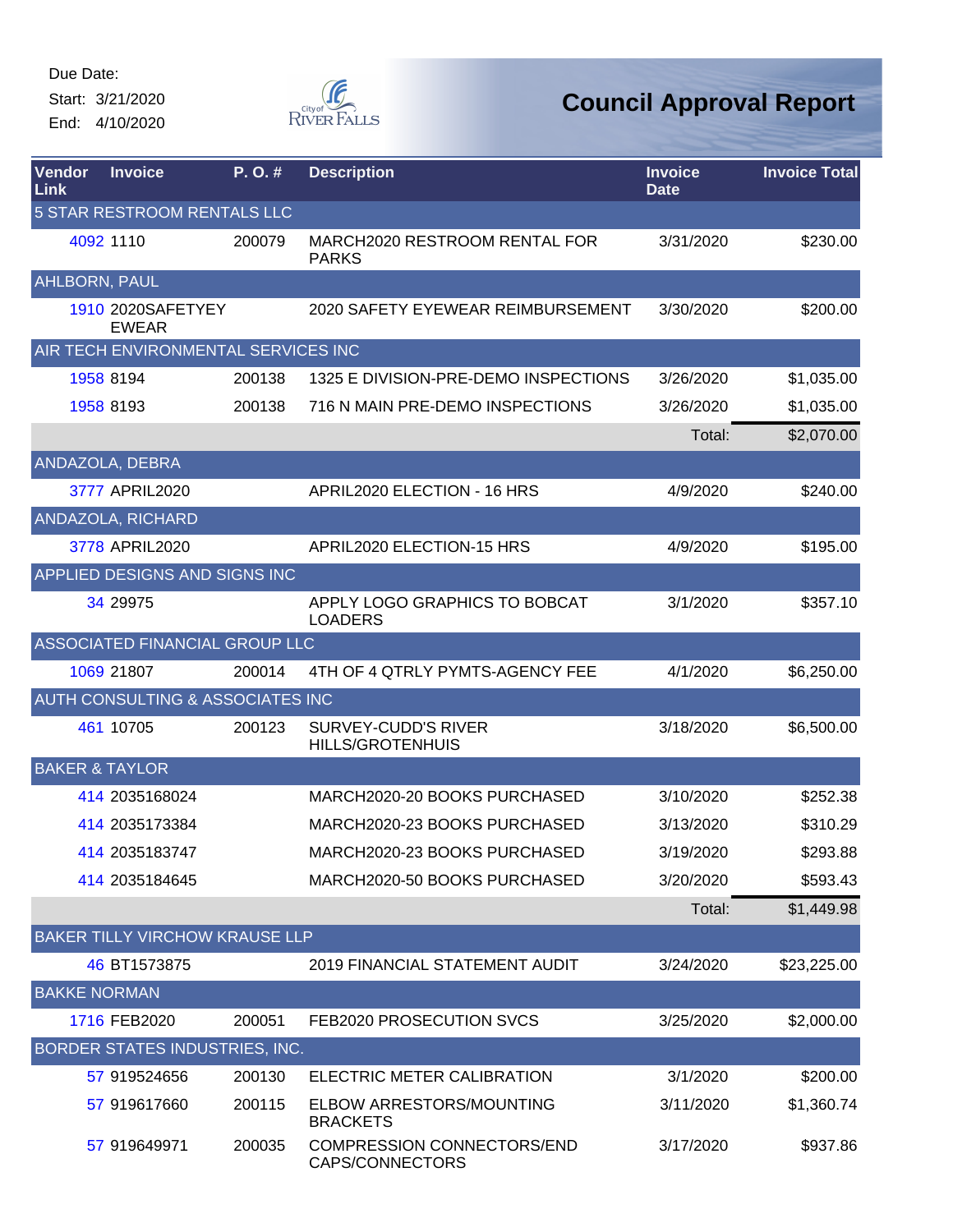Start: 3/21/2020

End: 4/10/2020



| Vendor<br>Link     | <b>Invoice</b>              | P.O.#  | <b>Description</b>                                   | <b>Invoice</b><br><b>Date</b> | <b>Invoice Total</b> |
|--------------------|-----------------------------|--------|------------------------------------------------------|-------------------------------|----------------------|
|                    | 57 919658196                | 200091 | ELECTRIC-BRASS KEYS/LOCK KEYED                       | 3/18/2020                     | \$588.35             |
|                    | 57 919697879                | 200125 | PEDESTAL CONNECTORS/ELBOW<br><b>TERMINATION KITS</b> | 3/25/2020                     | \$1,772.40           |
|                    | 57 919712858                | 200125 | TRIPLEX CABLE-INVENTORY                              | 3/27/2020                     | \$8,000.00           |
|                    | 57 919712858-1              | 200125 | <b>TRIPLEX CABLES-INVENTORY</b>                      | 3/27/2020                     | \$7,511.99           |
|                    | 57 919729347                | 200125 | SECONDARY PEDESTAL ENCLOSURE-<br><b>INVENTORY</b>    | 3/31/2020                     | \$855.12             |
|                    |                             |        |                                                      | Total:                        | \$21,226.46          |
|                    | <b>BROWN, STEPHANIE</b>     |        |                                                      |                               |                      |
|                    | 3966 APRIL2020              |        | APRIL2020 ELECTION-9 HRS                             | 4/9/2020                      | \$117.00             |
|                    | <b>BUG BUSTERS INC</b>      |        |                                                      |                               |                      |
|                    | 2571 225459                 |        | PUBLIC SAFETY BLDG-MOUSE CONTROL<br><b>SVC</b>       | 3/27/2020                     | \$96.00              |
|                    | 2571 225502                 |        | CITY HALL-GENERAL PEST CONTROL                       | 3/27/2020                     | \$99.00              |
|                    | 2571 225462                 |        | RF LIBRARY - GENERAL PEST CONTROL                    | 3/27/2020                     | \$106.00             |
|                    |                             |        |                                                      | Total:                        | \$301.00             |
| C & J BUILDERS     |                             |        |                                                      |                               |                      |
|                    | 2630 10031/10052            |        | REFUND-RFMU OVERPYMT ACCT#10031-<br>00/10052-00      | 3/27/2020                     | \$376.66             |
|                    | <b>CBS DISTRIBUTION INC</b> |        |                                                      |                               |                      |
|                    | 4428 205551                 |        | PERMACARD CARD & SMALL KEYTAG/SET<br>UP              | 3/17/2020                     | \$786.70             |
|                    | <b>CDW GOVERNMENT INC</b>   |        |                                                      |                               |                      |
|                    | 66 XLH9467                  | 200111 | Office 365 Subscription Licenses                     | 4/3/2020                      | \$22,120.00          |
|                    | <b>CENGAGE LEARNING</b>     |        |                                                      |                               |                      |
|                    | 123 70080111                |        | MARCH2020-FOUR BOOKS PURCHASED                       | 3/4/2020                      | \$120.76             |
|                    | 123 70087914                |        | MARCH2020-THREE BOOKS PURCHASED                      | 3/5/2020                      | \$74.22              |
|                    | 123 70161701                |        | MARCH2020-THREE BOOKS PURCHASED                      | 3/24/2020                     | \$91.17              |
|                    | 123 70141359                |        | MARCH2020-TWO BOOKS PURCHASED                        | 3/30/2020                     | \$44.98              |
|                    |                             |        |                                                      | Total:                        | \$331.13             |
|                    | CENTER POINT INC            |        |                                                      |                               |                      |
|                    | 412 1765529                 |        | MARCH2020-SIX BOOKS PURCHASED                        | 3/1/2020                      | \$135.42             |
|                    | CENTER VALLEY LANDSCAPE LLC |        |                                                      |                               |                      |
| 4432 1             |                             | 200139 | RETAINING WALL AT 1369 DIVISION ST                   | 3/30/2020                     | \$7,477.50           |
| <b>CENTURYLINK</b> |                             |        |                                                      |                               |                      |
|                    | 1796 1489220699             |        | MARCH2020 OUTGOING LONG DISTANCE<br>PHONE LINES      | 3/31/2020                     | \$7.05               |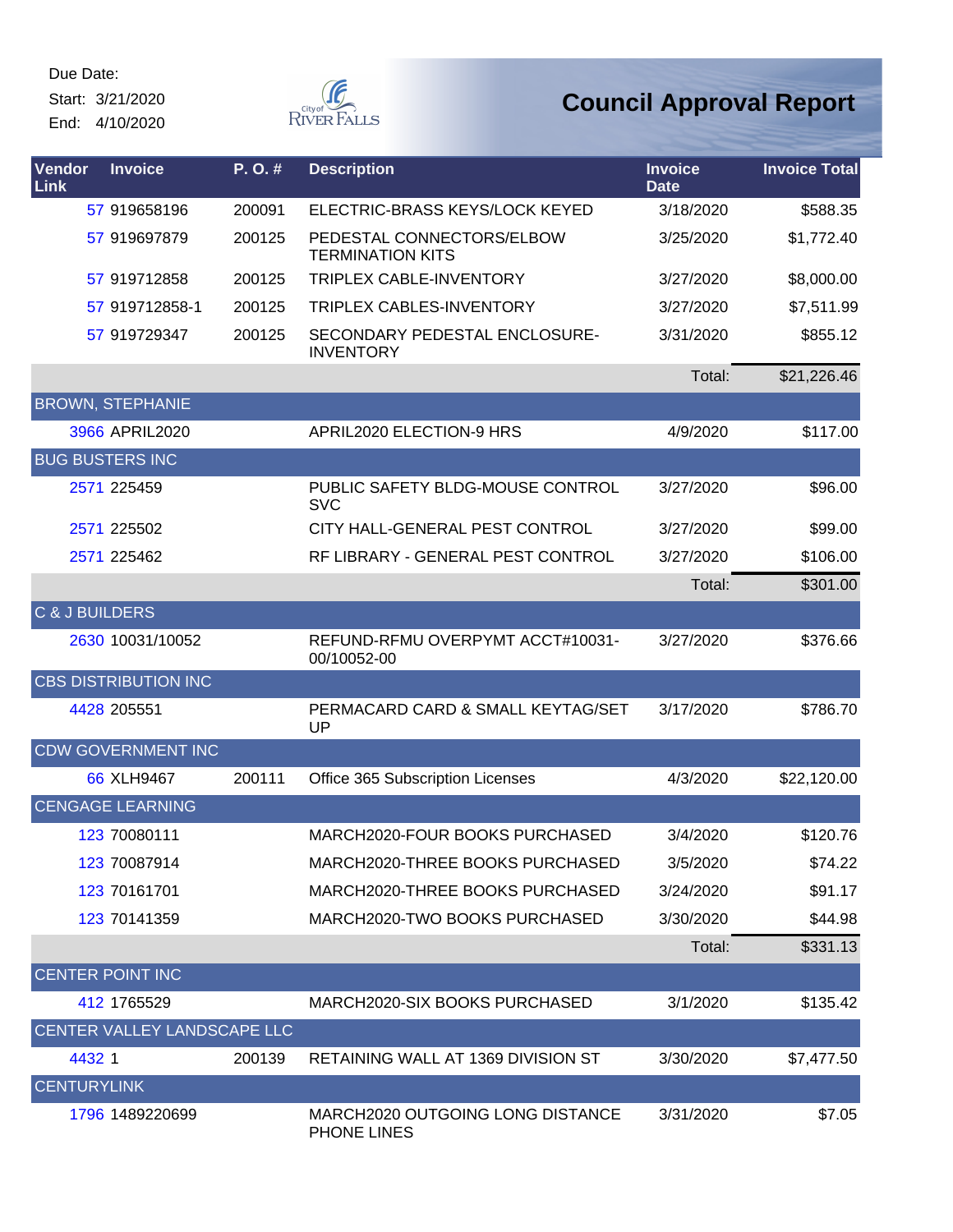Start: 3/21/2020 End: 4/10/2020



| Vendor<br>Link     | <b>Invoice</b>                      | P.O.#  | <b>Description</b>                                        | <b>Invoice</b><br><b>Date</b> | <b>Invoice Total</b> |
|--------------------|-------------------------------------|--------|-----------------------------------------------------------|-------------------------------|----------------------|
|                    | CHAFFEE, KATHERINE L                |        |                                                           |                               |                      |
|                    | 4434 APRIL2020                      |        | APRIL2020 ELECTION - 5.25 HRS                             | 4/9/2020                      | \$68.25              |
| <b>CLAY, AARON</b> |                                     |        |                                                           |                               |                      |
|                    | 4090 9945/9924                      |        | REFUND-RFMU OVERPYMT ACCT#9945-<br>00/9924-00             | 3/27/2020                     | \$261.41             |
|                    | COMPUTER INTEGRATION TECHNOLOGY     |        |                                                           |                               |                      |
|                    | 379 117261                          |        | 25 USERS-SONICWALL SSL VPN                                | 3/16/2020                     | \$371.00             |
|                    | 379 290886                          | 200013 | April2020 Co-Managed Services Standard 4.0                | 4/1/2020                      | \$3,466.25           |
|                    | 379 290648                          | 200008 | April2020 Managed Backup of Servers - BD                  | 4/1/2020                      | \$785.00             |
|                    |                                     |        |                                                           | Total:                        | \$4,622.25           |
|                    | CORPORATE FLEET SERVICES, INC       |        |                                                           |                               |                      |
|                    | 2786 55215                          | 200015 | APRIL2020-PD LEASED VEHICLES                              | 4/1/2020                      | \$1,007.20           |
|                    | <b>CRANE ENGINEERING SALES INC</b>  |        |                                                           |                               |                      |
|                    | 78 378406-00                        | 200023 | REPLACEMENT HEAD-XRIPPER ASSEMBLY<br><b>CUTTER STACK</b>  | 3/18/2020                     | \$23,457.00          |
|                    | <b>CREATIVE SIGN CO INC</b>         |        |                                                           |                               |                      |
|                    | 3766 31924                          | 190070 | PHASE II - FABRICATED TO DATE-<br><b>WAYFINDING SIGNS</b> | 3/31/2020                     | \$11,400.00          |
|                    | 3766 PHASEONEFIN 190070<br>AL       |        | FINAL PYMT-PHASE 1-WAYFINDING SIGNS                       | 3/31/2020                     | \$2,540.80           |
|                    |                                     |        |                                                           | Total:                        | \$13,940.80          |
|                    | <b>CREDIT SERVICE INTERNATIONAL</b> |        |                                                           |                               |                      |
|                    | 3843 58659                          |        | PPE 03/22/2020                                            | 3/27/2020                     | \$200.00             |
|                    | 3843 58813                          |        | PPE 04/05/2020                                            | 4/10/2020                     | \$200.00             |
|                    |                                     |        |                                                           | Total:                        | \$400.00             |
|                    | DELTA DENTAL OF WISCONISN INC       |        |                                                           |                               |                      |
|                    | 2572 APR 2020<br>1430987 RET        |        | APRIL 2020 RETIREE VISION INS                             | 4/1/2020                      | \$6.21               |
|                    | 2572 APRIL 2020<br>143098           |        | APRIL 2020 VISION INSURANCE                               | 4/1/2020                      | \$479.52             |
|                    |                                     |        |                                                           | Total:                        | \$485.73             |
| <b>DEMCO INC</b>   |                                     |        |                                                           |                               |                      |
|                    | 577 6745483                         |        | LIBRARY-BOOK TAPE/BOOKMARKS/LABELS                        | 3/1/2020                      | \$142.21             |
|                    | 577 6782496                         |        | <b>BOOK TAPE/JACKET COVERS</b>                            | 3/3/2020                      | \$158.34             |
|                    |                                     |        |                                                           | Total:                        | \$300.55             |
| <b>DEX YP</b>      |                                     |        |                                                           |                               |                      |
|                    | 4431 ACCT#8005619<br>65/2020        |        | CITY OF RF-15 MONTHS YELLOW PAGES<br><b>ADVERTISING</b>   | 3/1/2020                      | \$313.50             |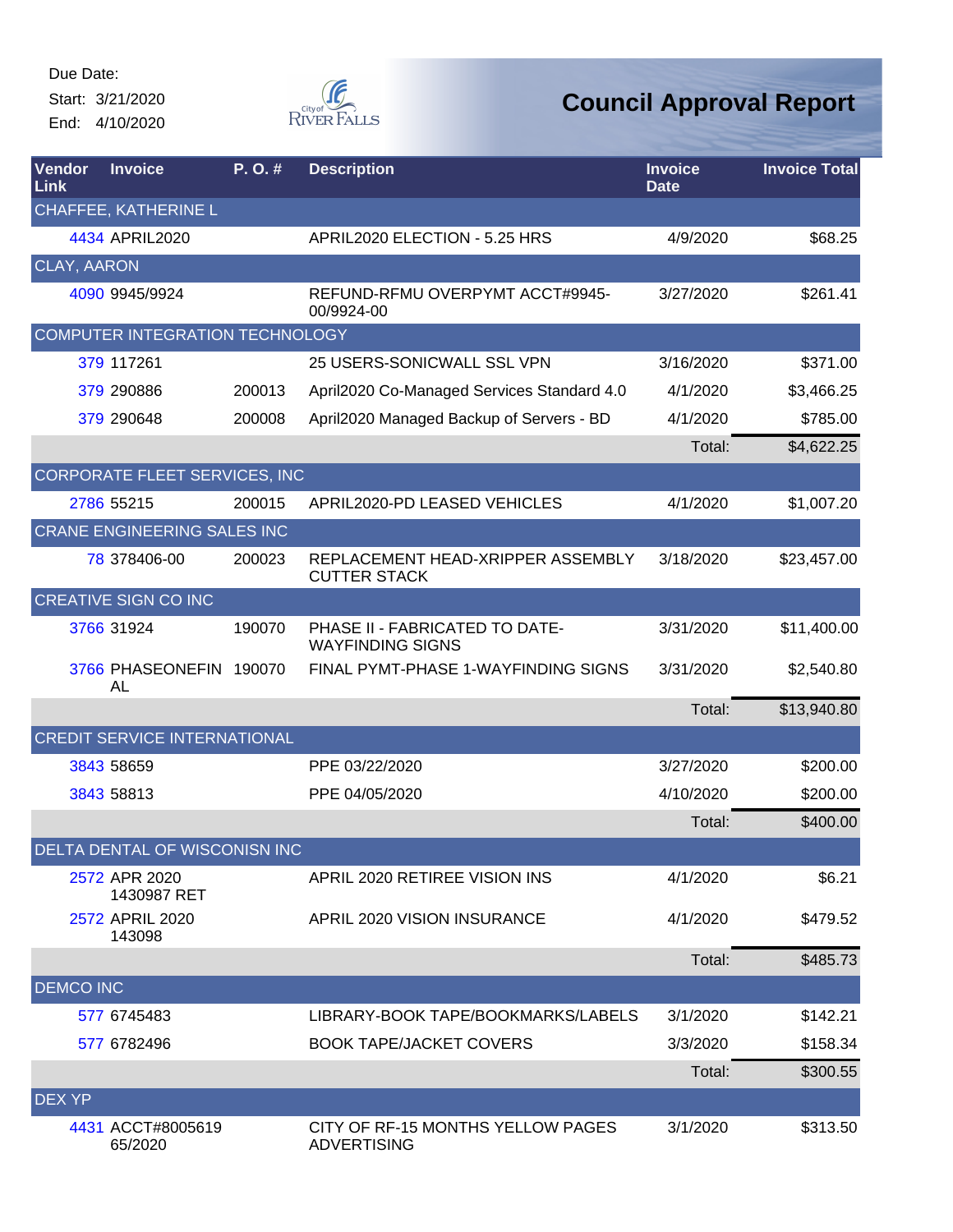Start: 3/21/2020 End: 4/10/2020



| Vendor<br>Link        | <b>Invoice</b>                    | P.O.#  | <b>Description</b>                                      | <b>Invoice</b><br><b>Date</b> | <b>Invoice Total</b> |
|-----------------------|-----------------------------------|--------|---------------------------------------------------------|-------------------------------|----------------------|
| <b>DISTRICT 2 INC</b> |                                   |        |                                                         |                               |                      |
|                       | 1451 2634                         |        | ENGINE#15-PUMP PRIMER/SEAL KIT                          | 3/1/2020                      | \$1,080.38           |
| <b>EFTPS</b>          |                                   |        |                                                         |                               |                      |
|                       | 7 58656                           |        | PPE 03/22/2020                                          | 3/27/2020                     | \$75,976.63          |
|                       | 7 58811                           |        | PPE 04/05/2020                                          | 4/10/2020                     | \$72,765.11          |
|                       |                                   |        |                                                         | Total:                        | \$148,741.74         |
|                       | <b>ELSTER SOLUTIONS CORP</b>      |        |                                                         |                               |                      |
|                       | 1536 9000102677                   | 200063 | <b>AMI External Antennas</b>                            | 3/19/2020                     | \$900.00             |
|                       | 1536 9000103177                   | 190284 | AMI-FIVE REMOTE WBDB CAPABLE/WATER                      | 3/26/2020                     | \$19,000.00          |
|                       |                                   |        |                                                         | Total:                        | \$19,900.00          |
|                       | <b>ENERGIS HOLDINGS LLC</b>       |        |                                                         |                               |                      |
|                       | 101 959                           | 200100 | North Sub Replacement-Density<br>Gauge/Qualitrol Liqu   | 3/13/2020                     | \$4,656.00           |
|                       | <b>ENTERPRISE FM TRUST</b>        |        |                                                         |                               |                      |
|                       | 456 FBN3930408                    | 200026 | APRIL2020 MOTOR POOL/BLDG INSPECTOR<br><b>LEASES</b>    | 4/3/2020                      | \$1,896.78           |
|                       | EO JOHNSON CO. INC                |        |                                                         |                               |                      |
|                       | 98 26689439                       |        | MARCH2020-LIBRARY SAMSUNG COPIER<br><b>PYMT</b>         | 3/17/2020                     | \$109.52             |
|                       | 98 INV731314                      |        | <b>PLOTTER - YELLOW INK</b>                             | 3/18/2020                     | \$211.65             |
|                       | 98 26751848                       |        | APRIL 2020-LIBRAR RICOH COPIER PYMT                     | 4/1/2020                      | \$125.74             |
|                       |                                   |        |                                                         | Total:                        | \$446.91             |
|                       | <b>EXPRESS PERSONNEL SERVICES</b> |        |                                                         |                               |                      |
|                       | 109 23685912                      |        | WKEND 3/1 - J.HAYES-29.5HRS-COMM<br><b>INTERN</b>       | 3/3/2020                      | \$516.84             |
|                       | 109 23715831                      |        | WKEND 3/8-J.HAYES-30HRS-COMM INTERN                     | 3/10/2020                     | \$525.60             |
|                       | 109 23743171                      |        | WKEND 3/15-J.HAYES-28.5HRS-COMM<br><b>INTERN</b>        | 3/17/2020                     | \$499.32             |
|                       | 109 23773533                      | 200036 | WKEND 3/22-T.SPAFFORD 13HRS-PARK<br><b>TEMP HELP</b>    | 3/24/2020                     | \$258.44             |
|                       | 109 23773531                      |        | WKEND 3/22-J.HAYES-34HRS/MILEAGE-<br><b>COMM INTERN</b> | 3/24/2020                     | \$802.10             |
|                       | 109 23799740                      | 200086 | WKEND 3/29 - 20HRS-B.LUCERO                             | 3/31/2020                     | \$1,350.00           |
|                       |                                   |        |                                                         | Total:                        | \$3,952.30           |
|                       | <b>FALKOWSKI, DERRICK</b>         |        |                                                         |                               |                      |
|                       | 3911 MARCHELECTI<br><b>ONS</b>    |        | MARCH2020 ELECTION WORK-44HOURS                         | 3/30/2020                     | \$660.00             |
|                       | 3911 APRIL2020                    |        | APRIL2020 ELECTION - 54.5 HRS                           | 4/9/2020                      | \$817.50             |
|                       |                                   |        |                                                         | Total:                        | \$1,477.50           |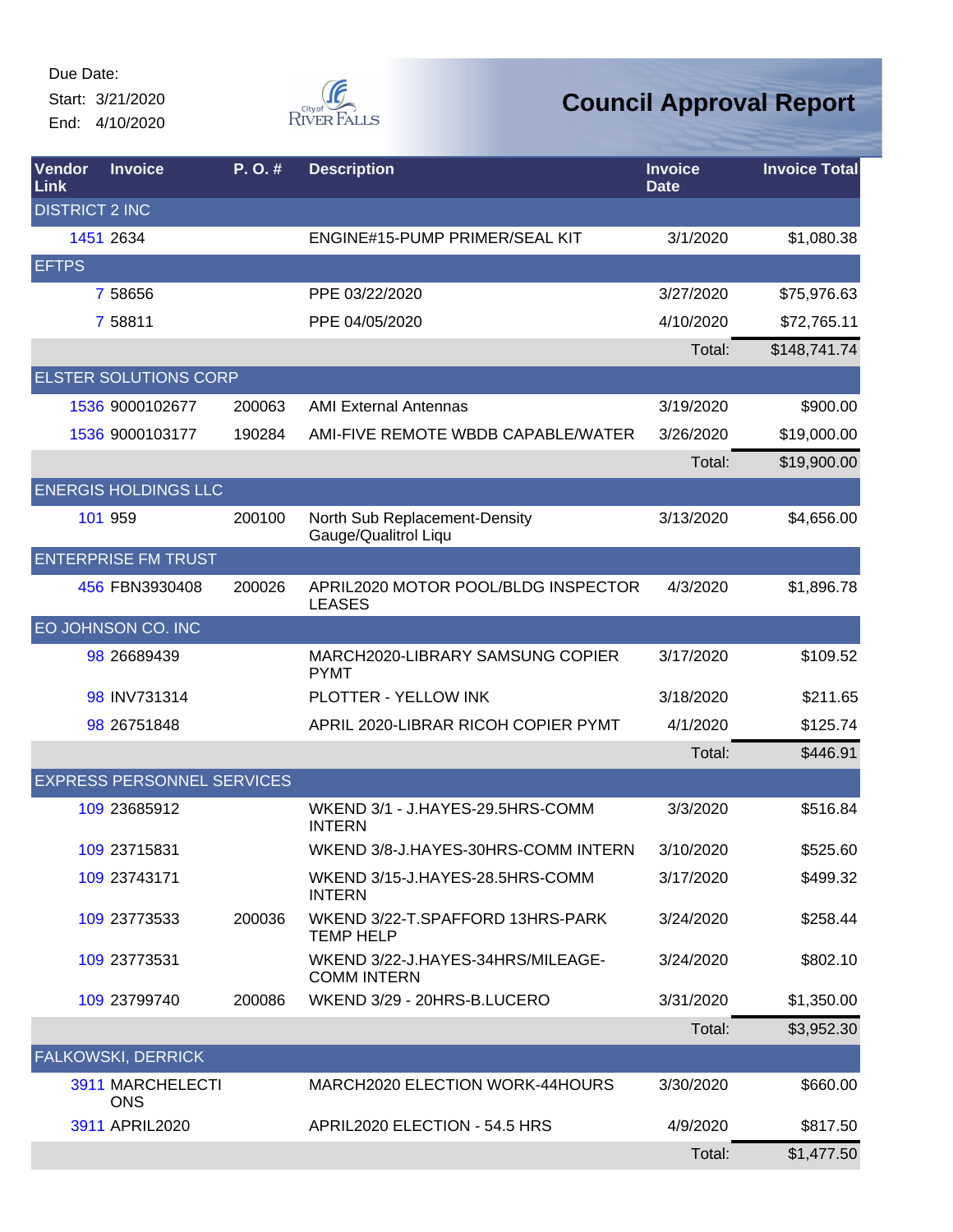Start: 3/21/2020 End: 4/10/2020



| Vendor<br>Link        | <b>Invoice</b>                       | P. O. # | <b>Description</b>                                               | <b>Invoice</b><br><b>Date</b> | <b>Invoice Total</b> |
|-----------------------|--------------------------------------|---------|------------------------------------------------------------------|-------------------------------|----------------------|
|                       | <b>FBG SERVICE CORPORATION</b>       |         |                                                                  |                               |                      |
|                       | 364 87098                            | 200024  | March2020 Janitorial Services Contract                           | 3/31/2020                     | \$4,866.00           |
|                       | FIRST NATIONAL BANK - RF SECTION 125 |         |                                                                  |                               |                      |
|                       | 6 58655                              |         | PPE 03/22/2020                                                   | 3/27/2020                     | \$4,699.38           |
|                       | 6 58810                              |         | PPE 04/05/2020                                                   | 4/10/2020                     | \$4,699.38           |
|                       |                                      |         |                                                                  | Total:                        | \$9,398.76           |
|                       | FORUM COMMUNICATIONS CO              |         |                                                                  |                               |                      |
|                       | 162 2184467                          |         | FEB/MARCH2020-LIBRARY<br>PAGE/SEASONAL HELP ADS                  | 3/31/2020                     | \$420.00             |
|                       | <b>GRACE PAULSON</b>                 |         |                                                                  |                               |                      |
|                       | 937 MARCH2020                        |         | MARCH2020 SOLAR REFUND                                           | 3/26/2020                     | \$75.03              |
| <b>GRAF, LINNET M</b> |                                      |         |                                                                  |                               |                      |
|                       | 3965 APRIL2020                       |         | APRIL2020 ELECTION - 8.5 HRS                                     | 4/9/2020                      | \$110.50             |
|                       | H & F HOME FURNISHING                |         |                                                                  |                               |                      |
|                       | 719 115172                           |         | <b>GLEN PARK PAVILLION-INSTALL VINYL</b><br><b>BASE/ADHESIVE</b> | 3/30/2020                     | \$536.00             |
|                       | HANTEN BROADCASTING COMPANY INC      |         |                                                                  |                               |                      |
|                       | 306 MARCH2020                        |         | MARCH2020 SPORTSCASTERS CLUB                                     | 3/31/2020                     | \$60.00              |
| <b>HAWKINS INC</b>    |                                      |         |                                                                  |                               |                      |
|                       | 133 4682700                          | 200058  | <b>MARCH2020 WATER DEPT CHEMICALS</b>                            | 3/19/2020                     | \$3,563.28           |
|                       | <b>HEALTH PARTNERS</b>               |         |                                                                  |                               |                      |
|                       | 356 APRIL<br>95883768                |         | APRIL 2020 HEALTH/DENTAL INSURANCE                               | 4/1/2020                      | \$178,112.11         |
|                       | <b>HODGSON, SUSAN</b>                |         |                                                                  |                               |                      |
|                       | 3832 APRIL2020                       |         | APRIL2020 ELECTIONS - 17.75 HRS                                  | 4/9/2020                      | \$266.25             |
|                       | <b>HOVE AUTOBODY</b>                 |         |                                                                  |                               |                      |
|                       | <b>143 APRIL2020</b>                 |         | <b>ENERGY EFFICIENCY FOR BUSINESS-</b><br><b>LIGHTING</b>        | 4/1/2020                      | \$90.00              |
|                       | <b>HUDSON PHYSICIANS SC</b>          |         |                                                                  |                               |                      |
|                       | 145 800370410420                     |         | MARCH2020-EMPLOYMENT EXAMS                                       | 3/31/2020                     | \$1,256.00           |
|                       | HUEBSCH LAUNDRY COMPANY              |         |                                                                  |                               |                      |
|                       | 146 4471854                          | 200067  | 3/4/20 LIBRARY RUG SERVICE                                       | 3/4/2020                      | \$68.98              |
|                       | 146 4476089                          | 200067  | 3/11/20 PW BLDG RUG SERVICE                                      | 3/11/2020                     | \$42.81              |
|                       | 146 4479690                          | 200042  | 3/18/20 ELECTRIC DEPT UNIFORMS                                   | 3/18/2020                     | \$290.34             |
|                       | 146 4479692                          | 200043  | 3/18/20 PW UNIFORMS                                              | 3/18/2020                     | \$116.51             |
|                       | 146 4479691                          | 200038  | 3/18/20 WATER DEPT UNIFORMS                                      | 3/18/2020                     | \$40.54              |
|                       | 146 4480389                          | 200067  | 3/18/20 LIBRARY RUG SERVICE                                      | 3/18/2020                     | \$86.08              |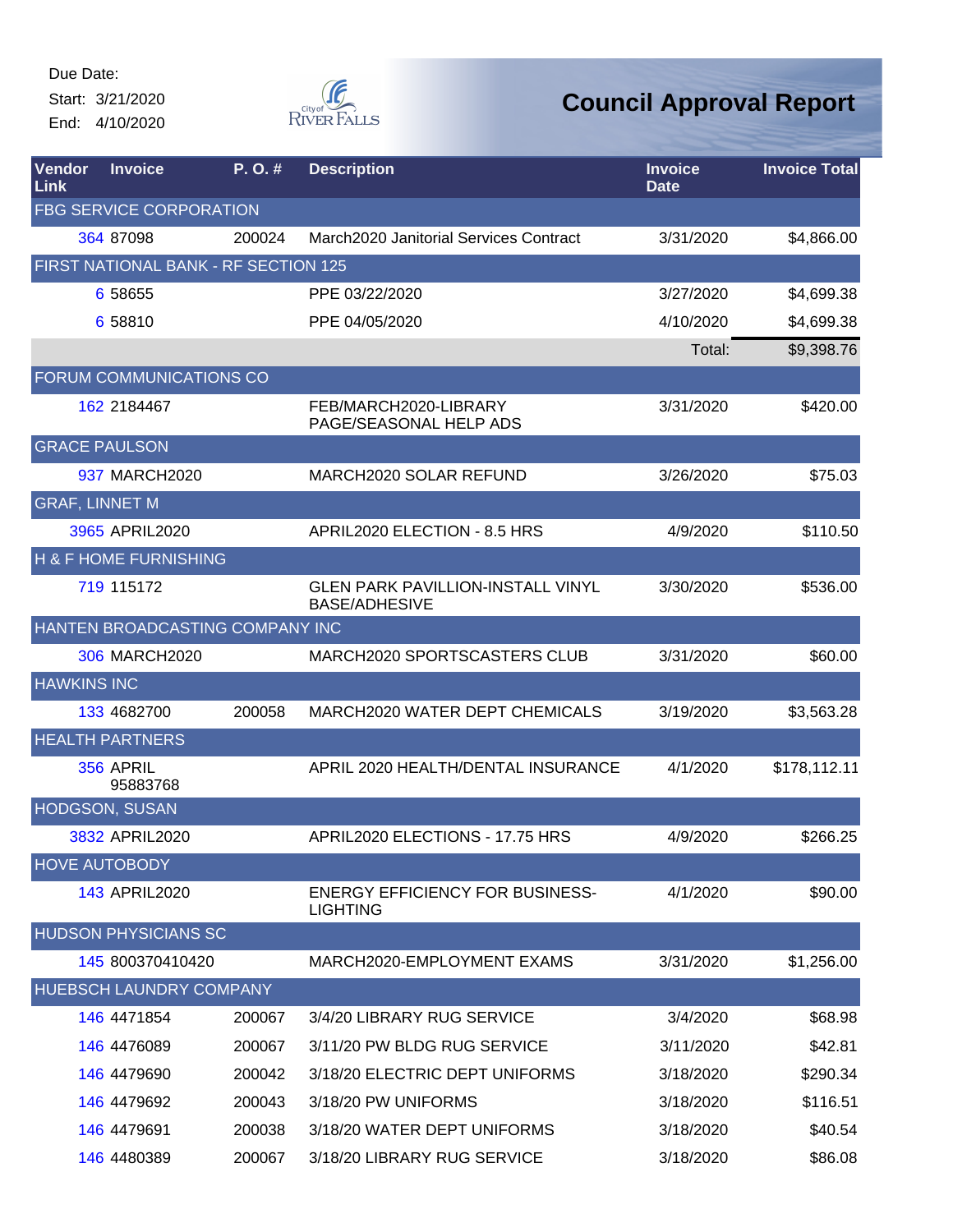Start: 3/21/2020 End: 4/10/2020



| Vendor<br><b>Link</b>   | <b>Invoice</b>                       | P.O.#  | <b>Description</b>                                 | <b>Invoice</b><br><b>Date</b> | <b>Invoice Total</b> |
|-------------------------|--------------------------------------|--------|----------------------------------------------------|-------------------------------|----------------------|
|                         | 146 4479693                          | 200039 | 3/18 WASTEWATER DEPT UNIFORMS                      | 3/18/2020                     | \$46.31              |
|                         | 146 4484487                          | 200067 | 3/25/20 WASTEWATER PLANT RUG SERVICE               | 3/25/2020                     | \$49.01              |
|                         | 146 4484472                          | 200067 | 3/25/20 POLICE DEPT MAT SERVICE                    | 3/25/2020                     | \$61.29              |
|                         | 146 4484479                          | 200067 | 3/25/20 PW BLDG RUG SERVICE                        | 3/25/2020                     | \$42.81              |
|                         | 146 4484485                          | 200067 | 3/25/20 CITY HALL RUG SERVICE                      | 3/25/2020                     | \$56.92              |
|                         | 146 4483852                          | 200042 | 3/25 ELECTRIC DEPT UNIFORMS                        | 3/25/2020                     | \$290.34             |
|                         | 146 4483853                          | 200038 | 3/25 WATER DEPT UNIFORMS                           | 3/25/2020                     | \$40.54              |
|                         | 146 4483855                          | 200039 | 3/25 WASTEWATER DEPT UNIFORMS                      | 3/25/2020                     | \$46.31              |
|                         | 146 4483854                          | 200043 | 3/25 PW UNIFORMS                                   | 3/25/2020                     | \$116.51             |
|                         | 146 4487604                          | 200042 | 4/1 ELECTRIC DEPT UNIFORMS                         | 4/1/2020                      | \$290.34             |
|                         |                                      |        |                                                    | Total:                        | \$1,685.64           |
| <b>IDENTISYS INC</b>    |                                      |        |                                                    |                               |                      |
|                         | 3196 475599                          |        | CARD READER/PIN PAD-GLEN PARK<br><b>SHELTER</b>    | 3/1/2020                      | \$244.38             |
| <b>INFOSEND INC</b>     |                                      |        |                                                    |                               |                      |
|                         | 150 168259                           | 200053 | FEB2020 RFMU MONTHLY STMT SVCS                     | 3/1/2020                      | \$3,095.81           |
|                         | <b>INNOVATIVE ELECTRIC LLC</b>       |        |                                                    |                               |                      |
| 4427 1034               |                                      | 200133 | LIBRARY-50% LABOR-LIGHTING PROJECT                 | 3/26/2020                     | \$4,178.32           |
| <b>INSIGHT EDGE LLC</b> |                                      |        |                                                    |                               |                      |
|                         | 1201 1642                            | 200095 | FINAL-LEADERSHIP DEVELOPMENT<br><b>PAYMENT</b>     | 2/29/2020                     | \$8,369.94           |
|                         |                                      |        | INTERNATIONAL CITY MGMT ASSOC RETIREMENT CORP      |                               |                      |
|                         | 1 58651                              |        | PPE 03/22/2020                                     | 3/27/2020                     | \$21,825.14          |
|                         | 1 58652                              |        | PPE 03/22/2020                                     | 3/27/2020                     | \$1,444.53           |
|                         | 1 58806                              |        | PPE 04/05/2020                                     | 4/10/2020                     | \$18,458.56          |
|                         | 1 58807                              |        | PPE 04/05/2020                                     | 4/10/2020                     | \$759.16             |
|                         |                                      |        |                                                    | Total:                        | \$42,487.39          |
|                         | <b>IVERSON LASER ENGRAVING INC</b>   |        |                                                    |                               |                      |
|                         | 177 0039406                          |        | LIBRARY-BLUE/WHITE SIGN W/TWO SIDED<br><b>TAPE</b> | 3/25/2020                     | \$72.00              |
| <b>J&amp;J GIS LLC</b>  |                                      |        |                                                    |                               |                      |
|                         | 651 MARCH2020                        | 200028 | MARCH2020-GIS SERVICES/28.5 HOURS                  | 3/31/2020                     | \$1,282.50           |
|                         | JFTCO, INC (FABICK)                  |        |                                                    |                               |                      |
|                         | 2276 RIEU000012490 200070<br>32230-0 |        | Jug Handle Equipment Rental-Caterpillars           | 3/10/2020                     | \$2,476.50           |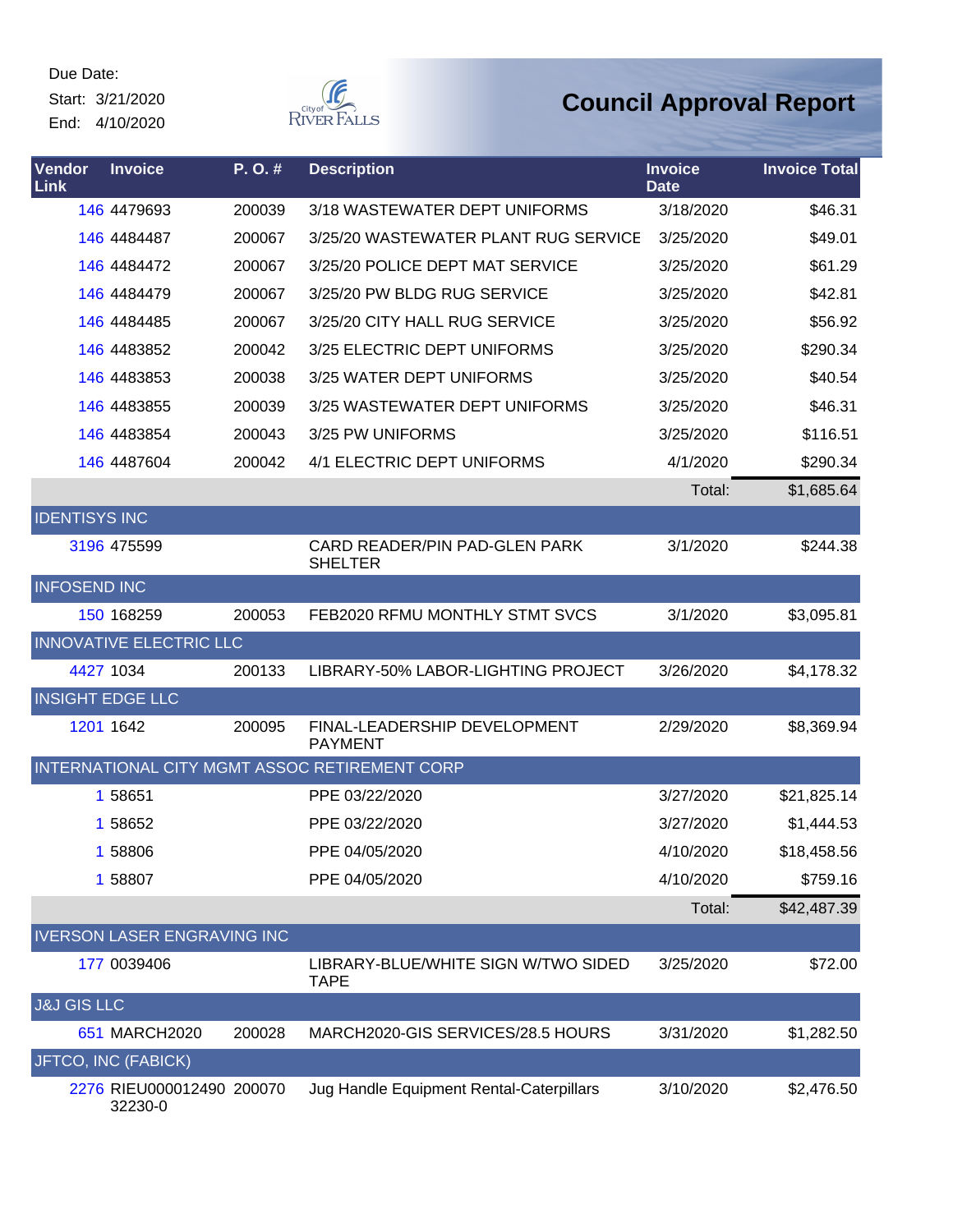Start: 3/21/2020 End: 4/10/2020



| Vendor<br>Link        | <b>Invoice</b>                    | P.O.#  | <b>Description</b>                                         | <b>Invoice</b><br><b>Date</b> | <b>Invoice Total</b> |
|-----------------------|-----------------------------------|--------|------------------------------------------------------------|-------------------------------|----------------------|
|                       | JOHNSON, MATTHEW & STEPHANIE      |        |                                                            |                               |                      |
|                       | 4433 2020REVOLVIN<br><b>GLOAN</b> |        | REVOLVING LOAN-THE GARAGE BIKES &<br><b>BREWS LLC</b>      | 4/1/2020                      | \$50,000.00          |
|                       | <b>JOHNSON, NADINE</b>            |        |                                                            |                               |                      |
|                       | 3856 APRIL2020                    |        | APRIL2020 ELECTIONS - 12 HRS                               | 4/9/2020                      | \$156.00             |
| <b>JOSEPH SAHNOW</b>  |                                   |        |                                                            |                               |                      |
|                       | 4349 APRIL2020                    |        | APRIL2020 ELECTION-14 HRS                                  | 4/9/2020                      | \$182.00             |
| <b>KATY FREY</b>      |                                   |        |                                                            |                               |                      |
|                       | 3723 JAN/FEB2020                  |        | JAN/FEB2020 TUITION REIMBURSEMENT-<br><b>EMS BACHELORS</b> | 3/25/2020                     | \$879.75             |
|                       | <b>KNIGHT BARRY TITLE</b>         |        |                                                            |                               |                      |
|                       | 2788 1102252                      |        | MOELTER-ALTA SURVEYS IN MANN VALLEY                        | 4/7/2020                      | \$475.00             |
|                       | 2788 1102249                      |        | CITY OF RF-ALTA SURVEYS IN MANN<br>VALLEY                  | 4/7/2020                      | \$600.00             |
|                       | 2788 1112404                      |        | TW EQUITIES-TITLE<br><b>INS/CLOSING/SETTLEMENT SVCS</b>    | 4/8/2020                      | \$2,016.00           |
|                       |                                   |        |                                                            | Total:                        | \$3,091.00           |
|                       | KRAUSE POWER ENGINEERING LLC      |        |                                                            |                               |                      |
|                       | 171 RFL-19-<br>01.1/20.01         | 190080 | JAN-MARCH2020 SOUTH FORK SUB WORK                          | 3/13/2020                     | \$3,694.68           |
|                       | <b>L &amp; M MAIL SERVICE INC</b> |        |                                                            |                               |                      |
|                       | 4429 49225                        |        | ELECTIONS-MAIL PREP/POSTAGE FOR<br><b>MAILING</b>          | 3/16/2020                     | \$458.92             |
| LA RUE, PATRICIA      |                                   |        |                                                            |                               |                      |
|                       | 1839 APRIL2020                    |        | APRIL2020 ELECTION - 14 HRS                                | 4/9/2020                      | \$182.00             |
|                       | <b>LAKES COFFEE LLC</b>           |        |                                                            |                               |                      |
|                       | 4064 12123                        |        | APRIL2020-PD COFFEE ORDER                                  | 4/1/2020                      | \$75.10              |
| <b>LANGFORD, JOHN</b> |                                   |        |                                                            |                               |                      |
|                       | 3771 APRIL2020                    |        | APRIL2020 ELECTIONS - 14.75 HRS                            | 4/9/2020                      | \$191.75             |
| LEICHTLE, KURT        |                                   |        |                                                            |                               |                      |
|                       | 507 APRIL2020                     |        | APRIL2020 ELECTION - 8.5 HRS                               | 4/9/2020                      | \$110.50             |
|                       | LEXISNEXIS RISK DATA MGMT INC     |        |                                                            |                               |                      |
|                       | 3765 1703497-<br>20200331         |        | MARCH2020 ADVANCED PEOPLE SEARCH<br>FEE                    | 3/31/2020                     | \$51.50              |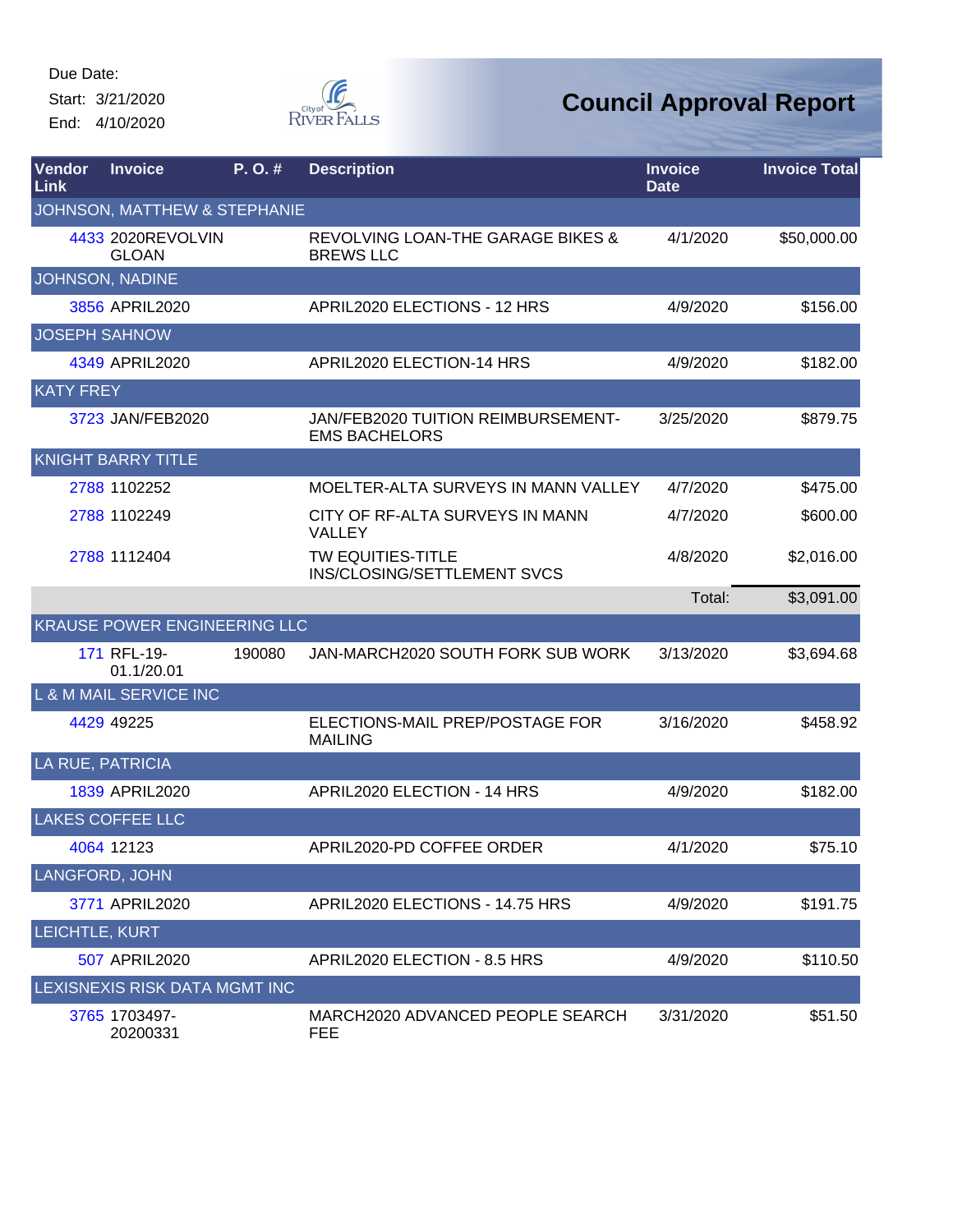Start: 3/21/2020 End: 4/10/2020



| Vendor<br>Link      | <b>Invoice</b>                          | P.O.#  | <b>Description</b>                                      | <b>Invoice</b><br><b>Date</b> | <b>Invoice Total</b> |
|---------------------|-----------------------------------------|--------|---------------------------------------------------------|-------------------------------|----------------------|
|                     | LINCOLN NATIONAL LIFE INSURANCE COMPANY |        |                                                         |                               |                      |
|                     | <b>3066 APRIL</b><br>4062249772         |        | APRIL 2020 LIFE/LTD/AD&D                                | 4/1/2020                      | \$4,992.51           |
|                     | 3066 APRIL2020<br>4062251313            |        | APRIL 2020 VOL AD&D                                     | 4/1/2020                      | \$279.28             |
|                     |                                         |        |                                                         | Total:                        | \$5,271.79           |
|                     | LOFFLER COMPANIES INC                   |        |                                                         |                               |                      |
|                     | 182 26560672                            |        | MARCH2020-FIRE/ADMIN/MAILROOM BASE<br><b>PYMTS</b>      | 3/1/2020                      | \$734.36             |
|                     | 182 26560672-1                          |        | MARCH2020-COURT/CSR KONICA MINOLTA<br><b>BASE PYMT</b>  | 3/1/2020                      | \$160.00             |
|                     | 182 26560673                            |        | MARCH2020 WASTEWATER KONICA<br><b>MINOLTA BASE PYMT</b> | 3/1/2020                      | \$107.45             |
|                     | 182 408234805                           |        | MARCH2020-PW KONICA MINOLTA BASE<br>PYMT/OVERAGES       | 3/1/2020                      | \$218.33             |
|                     |                                         |        |                                                         | Total:                        | \$1,220.14           |
|                     | METERING & TECHNOLOGY SOLUTIONS         |        |                                                         |                               |                      |
|                     | 451 16673                               | 200104 | MARCH2020-WATER METERS                                  | 3/27/2020                     | \$401.92             |
| <b>MIDWEST TAPE</b> |                                         |        |                                                         |                               |                      |
|                     | 409 98727889                            |        | MARCH2020-TWO AUDIOBOOKS<br><b>PURCHASED</b>            | 3/10/2020                     | \$99.98              |
|                     | 409 98728031                            |        | MARCH2020-THREE AUDIOBOOKS<br><b>PURCHASED</b>          | 3/10/2020                     | \$104.97             |
|                     |                                         |        |                                                         | Total:                        | \$204.95             |
| MILLER, GRETA L     |                                         |        |                                                         |                               |                      |
|                     | 3967 APRIL2020                          |        | APRIL2020 ELECTION-7.75 HRS                             | 4/9/2020                      | \$100.75             |
|                     | <b>MORTON SALT INC</b>                  |        |                                                         |                               |                      |
|                     | 3764 5402045298                         | 200031 | MARCH2020 Road Salt                                     | 3/5/2020                      | \$18,664.56          |
|                     | 3764 5402046042                         | 200031 | MARCH2020 Road Salt                                     | 3/6/2020                      | \$1,866.76           |
|                     |                                         |        |                                                         | Total:                        | \$20,531.32          |
|                     | <b>MY RECEPTIONIST LLC</b>              |        |                                                         |                               |                      |
|                     | 4185 S02203-040120                      |        | APRIL2020-RFMU AFTER HOURS PHONE<br><b>SVC</b>          | 4/1/2020                      | \$100.00             |
|                     | NORTHERN STATES POWER COMPANY WI        |        |                                                         |                               |                      |
|                     | 344 677498029                           |        | MARCH2020 PRESCOTT AMBULANCE<br><b>POWER BILL</b>       | 3/26/2020                     | \$311.81             |
| <b>NWBIA</b>        |                                         |        |                                                         |                               |                      |
|                     | 395 2020MEMBER                          |        | DAVE HOVEL-2020 VOTING<br>MEMBERSHIP/CERT INSPECTOR     | 3/30/2020                     | \$25.00              |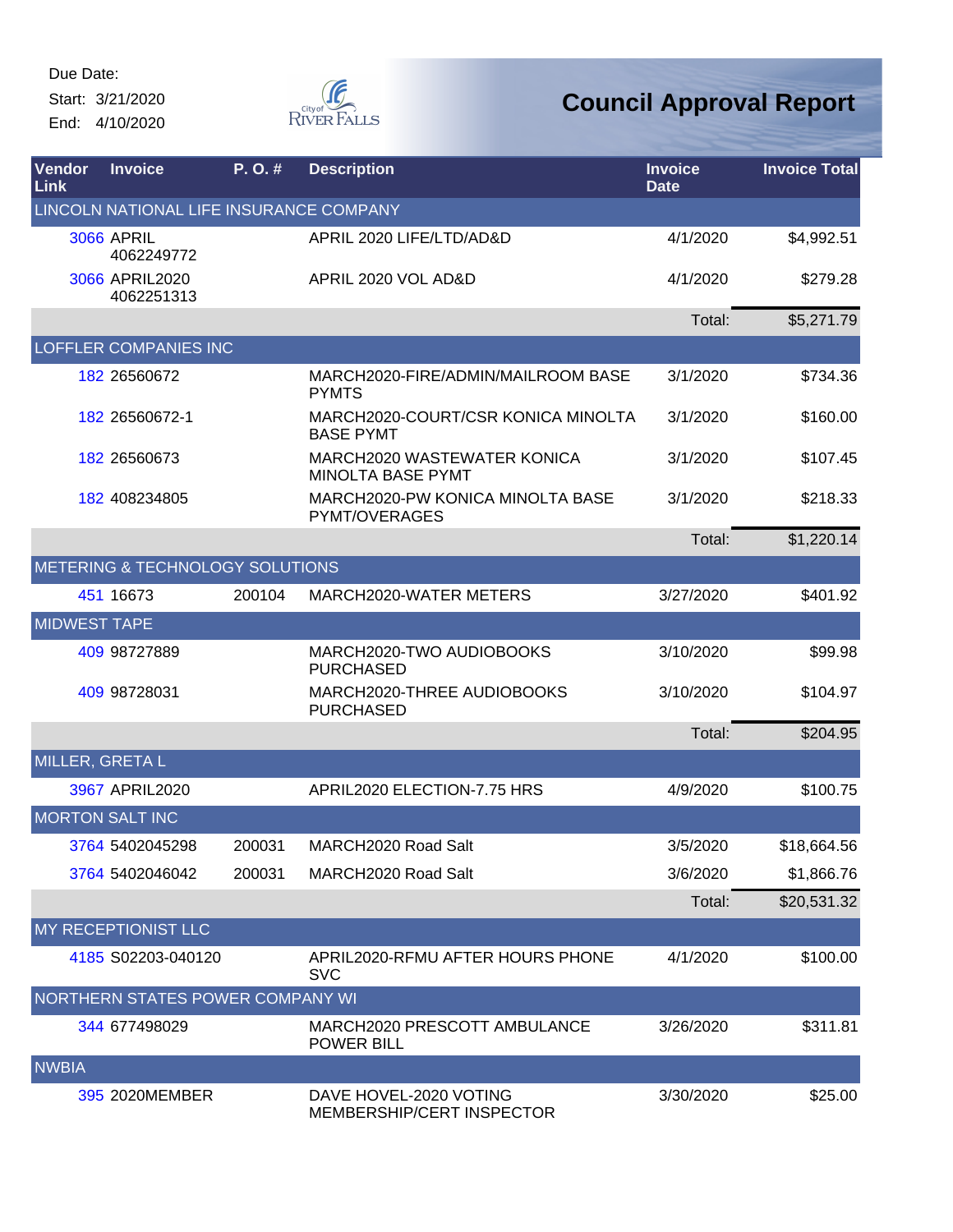Start: 3/21/2020 End: 4/10/2020



| Vendor<br>Link | <b>Invoice</b>                   | P. O.# | <b>Description</b>                                     | <b>Invoice</b><br><b>Date</b> | <b>Invoice Total</b> |
|----------------|----------------------------------|--------|--------------------------------------------------------|-------------------------------|----------------------|
|                | OFFICE ENTERPRISES INC           |        |                                                        |                               |                      |
|                | 202 461762                       |        | POSTAGE MACHINE INK CARTRIDGE                          | 4/1/2020                      | \$200.77             |
|                | ONE TIME PAY VENDOR              |        |                                                        |                               |                      |
|                | 9999 JONKREYE                    |        | REFUND-GLEN PARK PAVILION                              | 3/25/2020                     | \$125.00             |
|                | 9999 GAROLDSUMN<br>ER            |        | SOLAR ELECTRIC INCENTIVE                               | 3/31/2020                     | \$2,000.00           |
|                | 9999 4N81580Q77                  |        | <b>RESTITUTION FOR THEFT</b>                           | 4/2/2020                      | \$80.00              |
|                | 9999 STCROIXANIM<br>AL           |        | DONATION-CITY OF RF EVENT-ROAK<br><b>BINGO</b>         | 4/9/2020                      | \$50.00              |
|                |                                  |        |                                                        | Total:                        | \$2,255.00           |
|                | PAYMENT SERVICE NETWORK INC      |        |                                                        |                               |                      |
|                | 206 212735                       | 200050 | MARCH2020-RFMU PAYMENT SERVICES                        | 3/31/2020                     | \$836.60             |
|                | PAYPAL UPDATE/CHANGE VENDOR#/FID |        |                                                        |                               |                      |
|                | 639 94825044                     |        | MARCH2020 PAYPAL FEES                                  | 3/31/2020                     | \$30.00              |
|                | <b>PELION BENEFITS</b>           |        |                                                        |                               |                      |
|                | 5 58654                          |        | PPE 03/22/2020                                         | 3/27/2020                     | \$2,559.13           |
|                | 5 58809                          |        | PPE 04/05/2020                                         | 4/10/2020                     | \$738.83             |
|                |                                  |        |                                                        | Total:                        | \$3,297.96           |
|                | PIONEER PRESS SUBSCRIPTI         |        |                                                        |                               |                      |
|                | 560 2020                         |        | LIBRARY-52 WEEKS/7DAYS A WEEK-<br><b>PIONEER PRESS</b> | 3/30/2020                     | \$823.56             |
|                | PRESCOTT WATER & SEWER UTILITY   |        |                                                        |                               |                      |
|                | 1611 JAN-<br>MARCH2020           |        | JAN-MARCH2020 PRESCOTT EMS<br>WATER/SEWER              | 3/24/2020                     | \$189.83             |
|                | <b>QUADIENT FINANCE USA INC</b>  |        |                                                        |                               |                      |
|                | 4403 JAN2020                     |        | JAN2020 POSTAGE MACHINE FUNDS                          | 2/28/2020                     | \$2,000.00           |
|                | REECE ELECTRICAL DESIGN LLC      |        |                                                        |                               |                      |
|                | 959 888                          | 200128 | Glen Park Pavilion- Additional Materials/Heat<br>Tape  | 4/7/2020                      | \$4,803.12           |
|                | 959 889                          | 200128 | Glen Park Pavilion- Install Power for Heat Tape        | 4/7/2020                      | \$2,575.94           |
|                |                                  |        |                                                        | Total:                        | \$7,379.06           |
|                | <b>RFMU PAYMENTS OR REFUNDS</b>  |        |                                                        |                               |                      |
|                | 990610 BRIANNAWELC<br>Н          |        | REFUND-RFMU OVERPYMT ACCT#2032-05                      | 3/27/2020                     | \$31.16              |
|                | 990610 DONALDHUPP<br>ERT         |        | REFUND-RFMU OVERPYMT ACCT#3488-05                      | 3/27/2020                     | \$20.59              |
|                | 990610 TAMIWEBER                 |        | REFUND-RFMU OVERPYMT ACCT#4020-00                      | 3/27/2020                     | \$177.00             |
|                | 990610 CHRISJONES                |        | REFUND-RFMU OVERPYMT ACCT#4086-22                      | 3/27/2020                     | \$334.47             |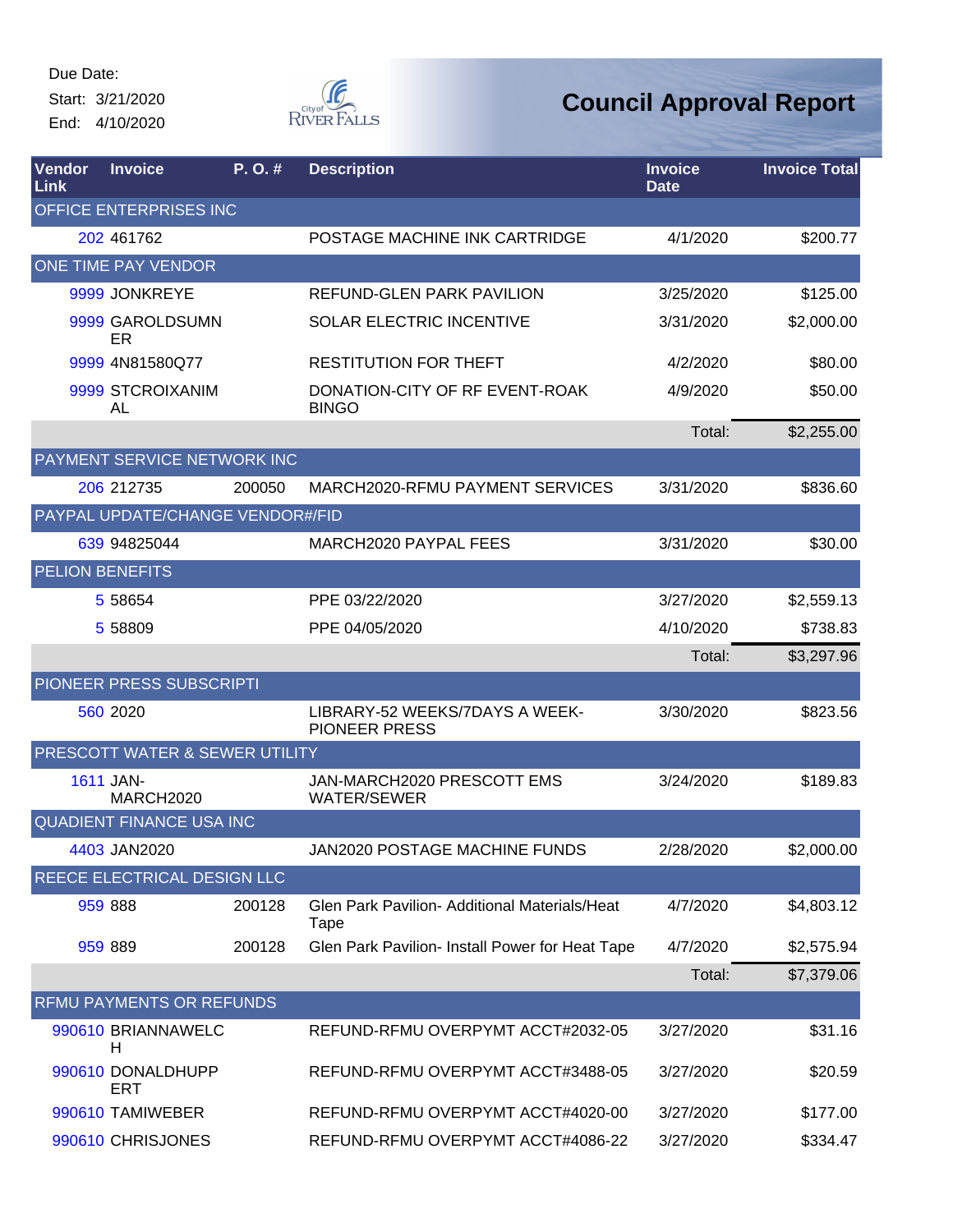Start: 3/21/2020 End: 4/10/2020

Œ RIVER FALLS

| Vendor<br>Link       | <b>Invoice</b>                           | P.O.#  | <b>Description</b>                                  | <b>Invoice</b><br><b>Date</b> | <b>Invoice Total</b> |
|----------------------|------------------------------------------|--------|-----------------------------------------------------|-------------------------------|----------------------|
|                      | 990610 CYNTHIAOVER<br><b>BY</b>          |        | REFUND-RFMU OVERPYMT ACCT#8933-02                   | 3/27/2020                     | \$217.48             |
|                      | 990610 ROBERTWISE                        |        | REFUND-RFMU OVERPYMT ACCT#9823-01                   | 3/27/2020                     | \$127.29             |
|                      | 990610 EWHOMESMAR<br><b>CH</b>           |        | REFUND-RFMU OVERPYMT ACCT#9849-<br>00/9842-00       | 3/27/2020                     | \$705.92             |
|                      |                                          |        |                                                     | Total:                        | \$1,613.91           |
|                      | RIVER FALLS COMMUNITY FOOD PANTRY        |        |                                                     |                               |                      |
|                      | <b>227 25RAOK</b>                        |        | DONATION FOR CITY OF RF EVENT-RAOK<br><b>BINGO</b>  | 4/9/2020                      | \$25.00              |
|                      | RIVER FALLS POLICE ASSOCIATION           |        |                                                     |                               |                      |
|                      | 9 58657                                  |        | <b>MARCH 2020</b>                                   | 3/27/2020                     | \$648.00             |
|                      | RIVER FALLS SENIOR CITIZENS              |        |                                                     |                               |                      |
|                      | 438 APRIL2020                            |        | APRIL2020 SENIOR CENTER                             | 4/1/2020                      | \$500.00             |
|                      | RIVER FALLS STATE BANK                   |        |                                                     |                               |                      |
|                      | 231 APRIL2020PYM<br>т                    |        | APRIL2020 INTEREST PYMT-2815 PRAIRIE<br>DR.         | 4/1/2020                      | \$10,768.33          |
| <b>SAUBER MFG CO</b> |                                          |        |                                                     |                               |                      |
|                      | 4367 PS1211843                           | 200076 | REPLACEMENT PULLING ROPE                            | 3/1/2020                      | \$9,024.50           |
| <b>SAVATREE LLC</b>  |                                          |        |                                                     |                               |                      |
|                      | 772 7301824                              | 200060 | MARCH2020 TREE WORK PERFORMED                       | 3/17/2020                     | \$1,650.00           |
|                      | 772 7301824-1                            | 200075 | <b>MARCH2020-LARSON PARK TREE</b><br><b>REMOVAL</b> | 3/17/2020                     | \$330.00             |
|                      |                                          |        |                                                     | Total:                        | \$1,980.00           |
|                      | SHRED-IT US HOLDCO, INC                  |        |                                                     |                               |                      |
|                      | 2439 8129473215                          | 200119 | MARCH2020 MONTHLY SHREDDING<br><b>SERVICE</b>       | 3/22/2020                     | \$247.92             |
|                      | ST CROIX COUNTY HIGHWAY DEPARTMENT       |        |                                                     |                               |                      |
|                      | 956 196                                  | 200084 | FE/MARCH2020 Spray Patching                         | 3/17/2020                     | \$4,926.93           |
|                      | <b>ST CROIX COUNTY TREASURER</b>         |        |                                                     |                               |                      |
|                      | 252 259023                               |        | PROPERTY TAX COLLECTION FEE PER<br><b>PARCEL</b>    | 3/25/2020                     | \$3,258.00           |
|                      | ST CROIX VALLEY NATURAL GAS CO           |        |                                                     |                               |                      |
|                      | 255 FEB2020                              |        | FEB2020 NATURAL GAS BILL                            | 2/28/2020                     | \$12,756.21          |
|                      | <b>STAFFORD ROSENBAUM</b>                |        |                                                     |                               |                      |
|                      | 2522 029233                              |        | LEGAL SVCS-TOWN OF KK/TOWN OF TROY                  | 3/31/2020                     | \$935.00             |
|                      | STATE OF WI DEPT OF EMPLOYEE TRUST FUNDS |        |                                                     |                               |                      |
|                      | 11 58658                                 |        | <b>MARCH 2020</b>                                   | 3/27/2020                     | \$93,682.82          |
|                      | STATE OF WI, DEPT OF CHILDREN & FAMILIES |        |                                                     |                               |                      |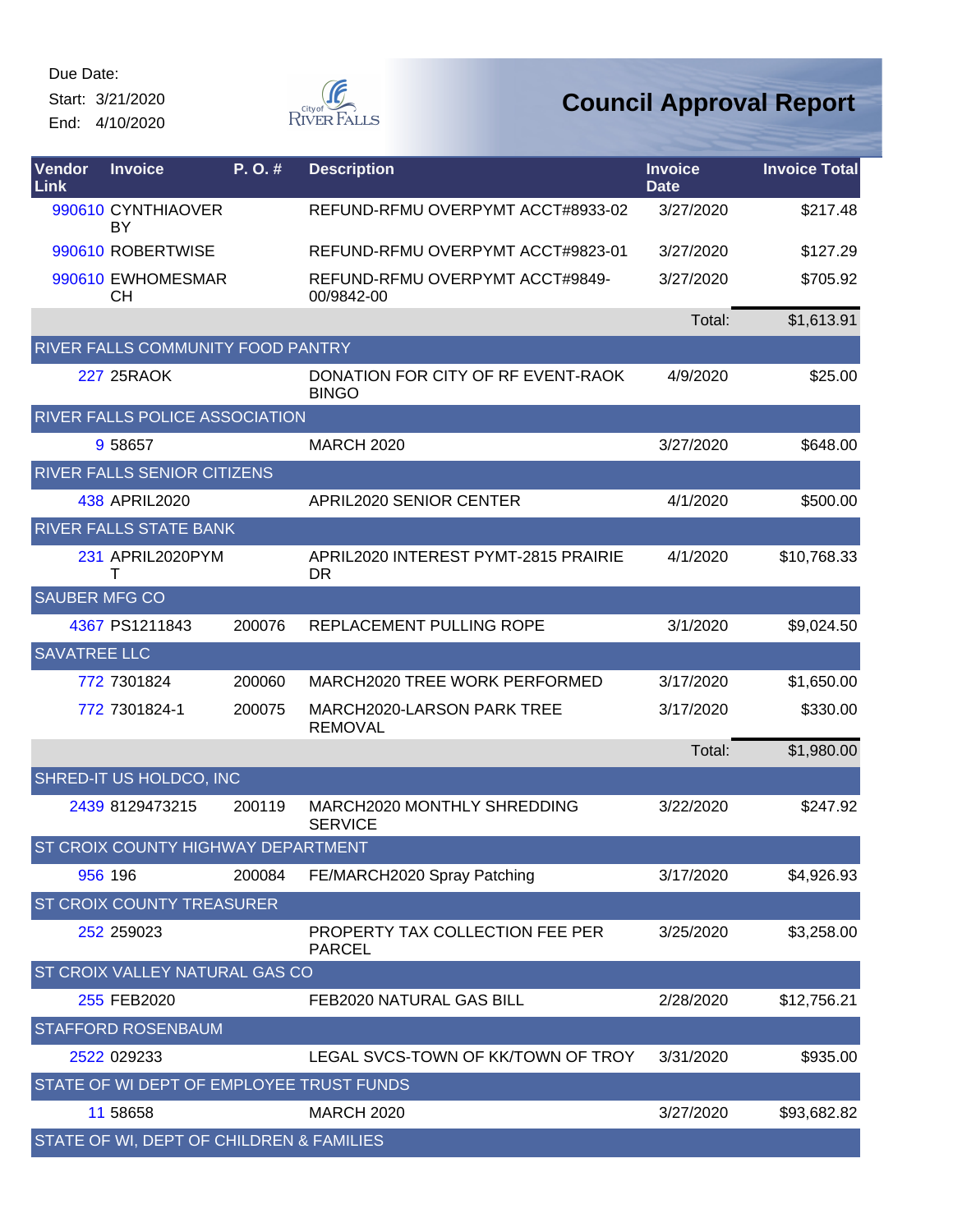Start: 3/21/2020 End: 4/10/2020



| Vendor<br>Link          | <b>Invoice</b>                     | P.O.#  | <b>Description</b>                                             | <b>Invoice</b><br><b>Date</b> | <b>Invoice Total</b> |
|-------------------------|------------------------------------|--------|----------------------------------------------------------------|-------------------------------|----------------------|
|                         | 328 D Hokkanen                     |        | PPE 3/22/20 REMIT#7747159                                      | 3/27/2020                     | \$456.21             |
|                         | 328 58812                          |        | PPE 04/05/2020 REMIT ID#7747159                                | 4/10/2020                     | \$456.21             |
|                         |                                    |        |                                                                | Total:                        | \$912.42             |
|                         |                                    |        | STATEWIDE ENERGY EFFICIENCY & RENEWABLES ADMIN INC             |                               |                      |
|                         | 243 FEB2020                        |        | FEB2020 CTC ENERGY EFF FUNDS/FOCUS<br>ON ENERGY                | 3/1/2020                      | \$4,172.36           |
| <b>STIFTER, EMILY B</b> |                                    |        |                                                                |                               |                      |
|                         | 4435 APRIL2020                     |        | APRIL2020 ELECTION - 12.75 HRS                                 | 4/9/2020                      | \$165.75             |
| <b>STIFTER, JAYNAN</b>  |                                    |        |                                                                |                               |                      |
|                         | 4436 APRIL2020                     |        | APRIL2020 ELECTION - 14 HRS                                    | 4/9/2020                      | \$188.50             |
|                         | STRAND ASSOCIATES, INC             |        |                                                                |                               |                      |
|                         | 3346 0158059                       | 190374 | FEB2020 WASTEWATER TREATMENT PLANT<br><b>AERATION</b>          | 3/10/2020                     | \$8,339.28           |
|                         | STUART C IRBY TOOL AND SAFETY      |        |                                                                |                               |                      |
|                         | 156 S011777293.00 200082<br>1      |        | <b>ELCTRIC INVENTORY - FOUR</b><br><b>SWITHCHGEAR BOX PADS</b> | 3/11/2020                     | \$5,180.00           |
|                         | 156 S011697308.00<br>3             | 190383 | <b>ELECTRIC WARNING STCKERS</b>                                | 3/20/2020                     | \$1,072.66           |
|                         |                                    |        |                                                                | Total:                        | \$6,252.66           |
|                         | SUPERIOR PROTECTIVE COATINGS LLC   |        |                                                                |                               |                      |
|                         | 4402 2002-1713-4320 200113<br>-1   |        | FINAL PYMT-FLOOR COVERING-PAVILLION                            | 3/23/2020                     | \$5,979.00           |
|                         | <b>SYMICEK, ANGELINA</b>           |        |                                                                |                               |                      |
|                         | 3067 APRIL2020                     | 200061 | APRIL2020 SAFETY COORDINATOR SVCS                              | 4/1/2020                      | \$5,833.00           |
|                         | TJ CONEVERA INC                    |        |                                                                |                               |                      |
|                         | 4069 TJ-INVOICE-20- 200122<br>0420 |        | MARCH2020 AMMO PURCHASE                                        | 3/31/2020                     | \$1,730.00           |
| <b>TOMARO, DANIEL</b>   |                                    |        |                                                                |                               |                      |
|                         | 4365 JAKEMCNABB                    |        | <b>JAKE MCNABB-BASIC GENERAL</b><br><b>WASTEWATER</b>          | 4/1/2020                      | \$370.00             |
| TRACY, JODI L           |                                    |        |                                                                |                               |                      |
|                         | 3902 APRIL2020                     |        | APRIL2020 ELECTION - 14 HRS                                    | 4/9/2020                      | \$182.00             |
| <b>UNITED RENTALS</b>   |                                    |        |                                                                |                               |                      |
|                         | 279 180126633-<br>0001             |        | <b>SCISSOR LIFT RENTAL/LIBRARY</b>                             | 3/31/2020                     | \$388.48             |
|                         | US BANK NATIONAL ASSOC             |        |                                                                |                               |                      |
|                         | 284 2018A GO<br><b>PARK BONDS</b>  |        | 2018A GO PARK BONDS PRIN&INT PYMT                              | 2/12/2020                     | \$239,823.75         |
|                         | 284 2018B ELECT<br><b>REV BOND</b> |        | 2018B ELECT REV BOND PRIN&INT PYMT                             | 2/12/2020                     | \$259,425.00         |